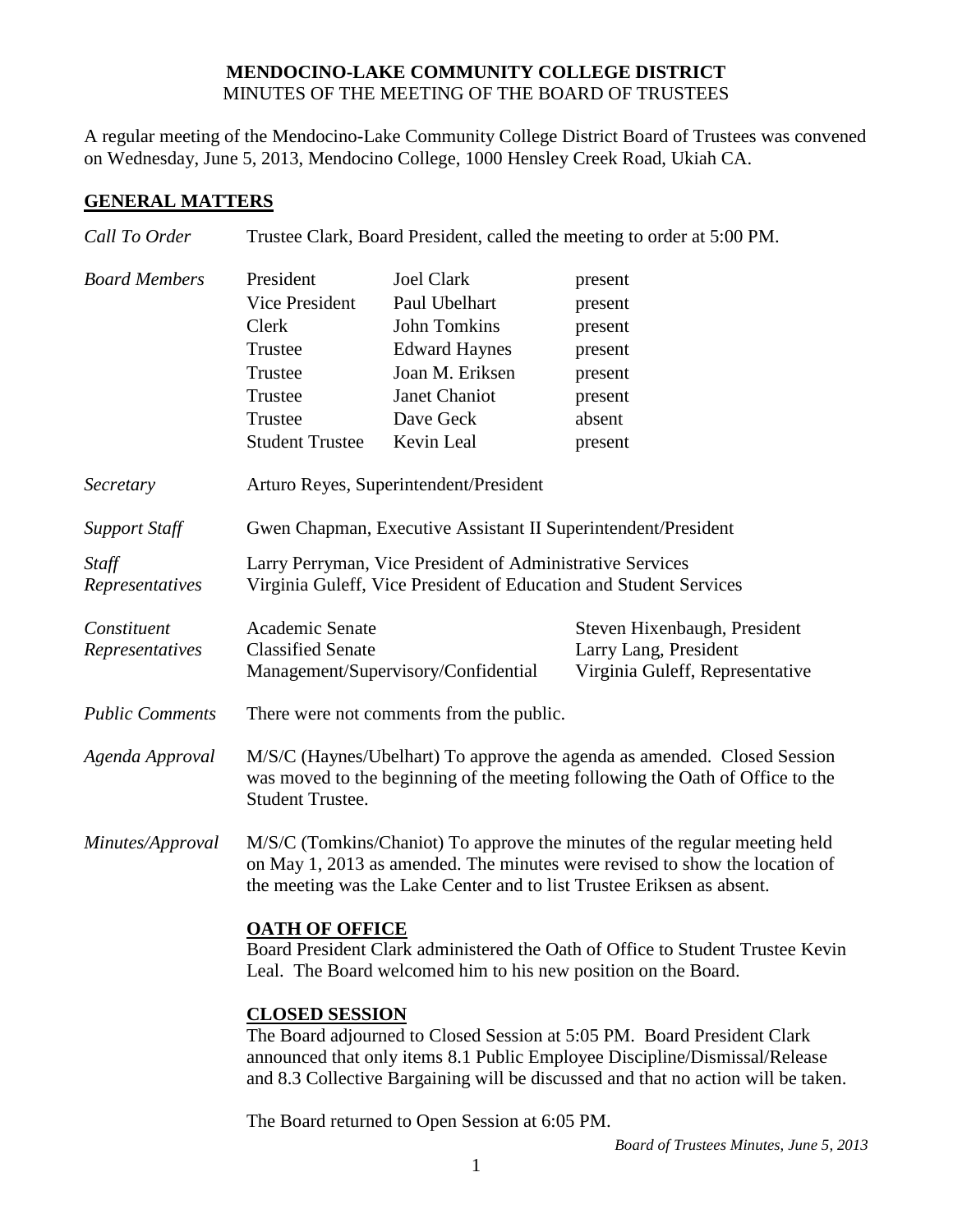## **PRESIDENT'S REPORT**

A written report was submitted by Superintendent/President Reyes. The following was offered in addition:

• Dean of Student Services, Cary Templeton, was introduced to the Board.

# **CONSENT AGENDA**

M/S/C (Chaniot/Leal) To approve the Consent Agenda as submitted. Items with an asterisk \* were approved by one motion as the Consent Agenda.

### **Personnel**

| $Employment -$<br>Short-Term<br><b>Employees</b>   | *RESOLVED, That the Mendocino-Lake Community College District Board of<br>Trustees does hereby ratify the Short-Term Employees as submitted.                                                                                                                                                                                          |  |  |
|----------------------------------------------------|---------------------------------------------------------------------------------------------------------------------------------------------------------------------------------------------------------------------------------------------------------------------------------------------------------------------------------------|--|--|
| $Employment -$<br><b>Summer Session</b><br>Faculty | *RESOLVED, That the Mendocino-Lake Community College District Board of<br>Trustees does hereby employ the Summer Session Faculty for 2013 as<br>submitted.                                                                                                                                                                            |  |  |
| Volunteers                                         | *RESOLVED, That the Mendocino-Lake Community College District Board of<br>Trustees does hereby approve the list of volunteers as submitted.                                                                                                                                                                                           |  |  |
| $Employment -$<br>Tenure Track<br>Faculty          | *RESOLVED, That the Mendocino-Lake Community College District Board of<br>Trustees does hereby employ Maria Cetto as a full-time, tenure-track Instructor<br>- Spanish Language, effective August 16, 2013.                                                                                                                           |  |  |
| Leave of Absence $-$<br>Amended                    | *RESOLVED, That the Mendocino-Lake Community College District Board of<br>Trustees does hereby amend the 2012-13 unpaid leave for Rhea Hollis to .18<br>FTE.                                                                                                                                                                          |  |  |
| 212-13 Tentative<br><b>Agreement MCFT</b>          | *RESOLVED, That the Mendocino-Lake Community College District Board of<br>Trustees does hereby ratify the attached 2012-13 Tentative Agreement between<br>the District and MCFT and the side letters signed on September 11, 2012,<br>October 30, 2012, and November 15, 2012.                                                        |  |  |
| $Employment -$<br>Classified                       | *RESOLVED, That the Mendocino-Lake Community College District Board of<br>Trustees does hereby employ Beronica Leon as an Admissions and Records<br>Specialist, 12 months/year, 40 hours/week, effective June 6, 3013 and Douglas<br>Dippel as Computer Support Technician 12 months/year, 20 hours/week,<br>effective June 10, 2013. |  |  |
| Fiscal Report as of<br>April 30, 2013              | <b>Other Items</b><br>*RESOLVED, That the Mendocino-Lake Community College District Board of<br>Trustees does hereby accept the fiscal report as submitted.                                                                                                                                                                           |  |  |
| <b>Donation From</b><br>cold Creek<br>compost      | *RESOLVED, That the Mendocino-Lake Community College District Board of<br>Trustees does hereby accept with appreciation the donation of compost from<br>Cold Creek Compost.                                                                                                                                                           |  |  |
| <b>Allied</b>                                      | *RESOLVED, That the Mendocino-Lake Community College District Board of<br>Board of Trustees Minutes, June 5, 2013                                                                                                                                                                                                                     |  |  |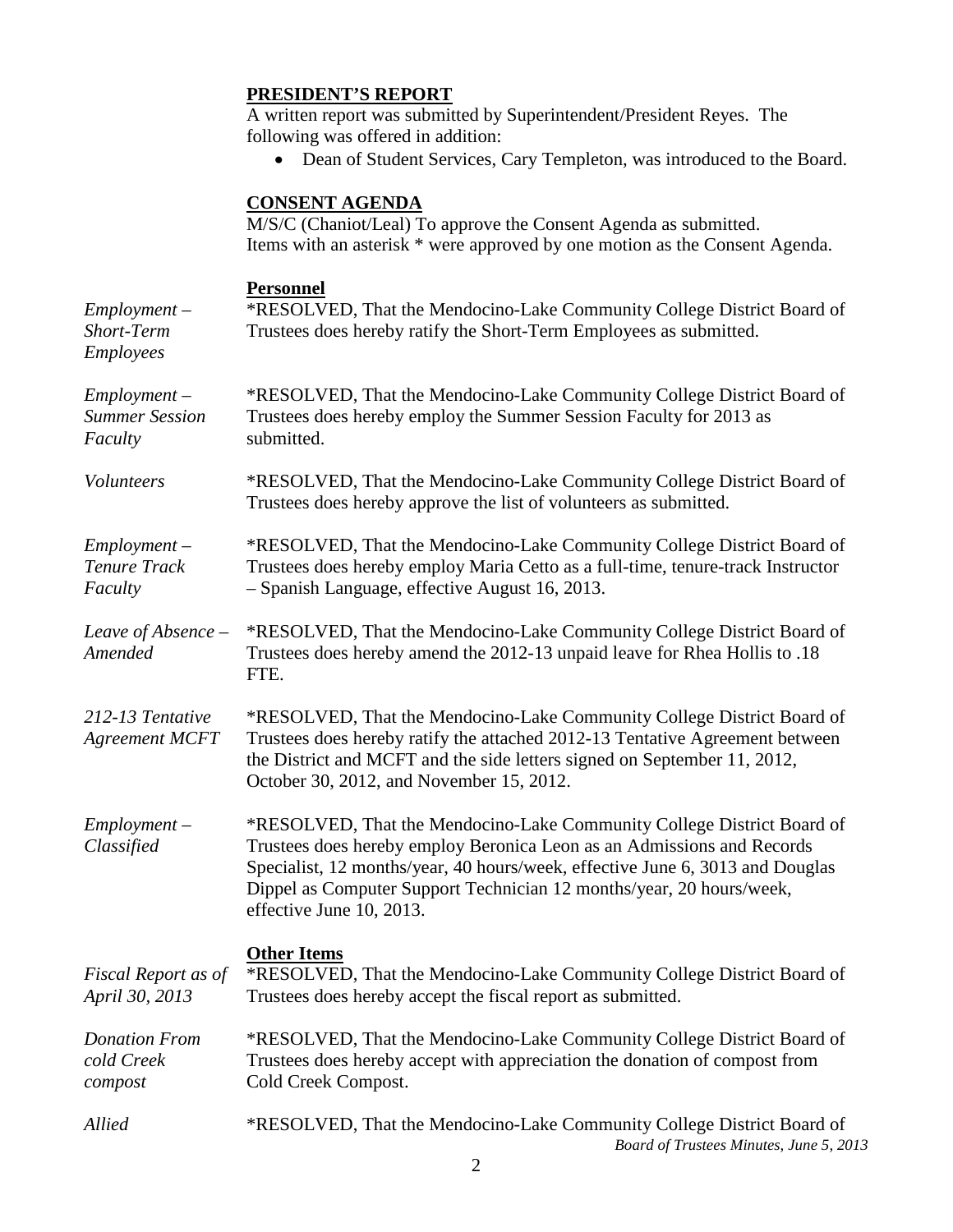| $Health/Nursing -$<br><b>Award Contract</b>               | Trustees does hereby award the contract for allied Health/Nursing remodel<br>project to Midstate Construction in the amount of \$1,369,723.                                                                                                                                                                                                                                                                                                                                                                                                                                                                                                                                                               |
|-----------------------------------------------------------|-----------------------------------------------------------------------------------------------------------------------------------------------------------------------------------------------------------------------------------------------------------------------------------------------------------------------------------------------------------------------------------------------------------------------------------------------------------------------------------------------------------------------------------------------------------------------------------------------------------------------------------------------------------------------------------------------------------|
| Five-Year Capital<br>Outlay Plan<br>2015-2019             | *RESOLVED, That the Mendocino-Lake Community College District Board of<br>Trustees does hereby adopt the District Order of Priorities for the 2015-2019<br>Five-Year Capital Construction Plan.                                                                                                                                                                                                                                                                                                                                                                                                                                                                                                           |
| Willits/North<br>County Center -<br>Change Order<br>No. 6 | *RESOLVED, That the Mendocino-Lake Community College District Board of<br>Trustees does hereby ratify Change Order No. 6 for the Willits/North County<br>Center project to Midstate Construction in the amount of \$21,870.                                                                                                                                                                                                                                                                                                                                                                                                                                                                               |
| Lowery Student<br>Center - Change<br>Order No. 7          | *RESOLVED, That the Mendocino-Lake Community College District Board of<br>Trustees does hereby ratify Change Order No. 7 for the Lowery Student Center<br>project to Midstate Construction in the amount of \$7,375.                                                                                                                                                                                                                                                                                                                                                                                                                                                                                      |
| 2013/14 Tentative<br><b>Budgets</b>                       | <b>ACTION ITEMS</b><br>Vice President Perryman discussed the process of developing the Tentative<br>Budget and reminded the Board that the final budget will be presented to the<br>Board in September. He reviewed items in the budget and responded to Board<br>questions.                                                                                                                                                                                                                                                                                                                                                                                                                              |
|                                                           | M/S/C (Tomkins/Ubelhart) RESOLVED, That the Mendocino-Lake Community<br>College District Board of Trustees does hereby adopt the proposed 2013/14<br>Tentative Budgets as presented and shown on Attachments A through J.                                                                                                                                                                                                                                                                                                                                                                                                                                                                                 |
| <b>Board Policy</b><br>Revisions                          | M/S/C (Eriksen/Tomkins) RESOLVED, That the Mendocino-Lake Community<br>College District Board of Trustees does hereby approve the revision to Policy<br>302 District Code of Ethics as presented.                                                                                                                                                                                                                                                                                                                                                                                                                                                                                                         |
|                                                           | M/S/C (Ubelhart/Tomkins) RESOLVED, That the Mendocino-Lake Community<br>College District Board of Trustees does hereby approve the revision to Policy<br>307 Non-Discrimination as presented.                                                                                                                                                                                                                                                                                                                                                                                                                                                                                                             |
|                                                           | M/S/C (Tomkins/Eriksen) RESOLVED, That the Mendocino-Lake Community<br>College District Board of Trustees does hereby approve the revision to Policy<br>320 Institutional Planning as presented.                                                                                                                                                                                                                                                                                                                                                                                                                                                                                                          |
|                                                           | Concern was expressed regarding new Policy 513 Substance Abuse and Drug<br>Testing – Athletes that it singled out a specific group of students. A thorough<br>discussion took place. Superintendent/President Reyes and Vice President Guleff<br>gave insight into the reasoning behind the development of this policy and<br>reminded the Board that the policy along with the others presented at this<br>meeting has gone through the participatory governance process through PPAC<br>where all constituents had an opportunity for input. Mike Mari, Director of<br>Student Life and Athletics spoke briefly regarding the procedures for this policy<br>that are in the process of being developed. |
|                                                           | M/S/C (Haynes/Tomkins) RESOLVED, That the Mendocino-Lake Community                                                                                                                                                                                                                                                                                                                                                                                                                                                                                                                                                                                                                                        |

*Board of Trustees Minutes, June 5, 2013*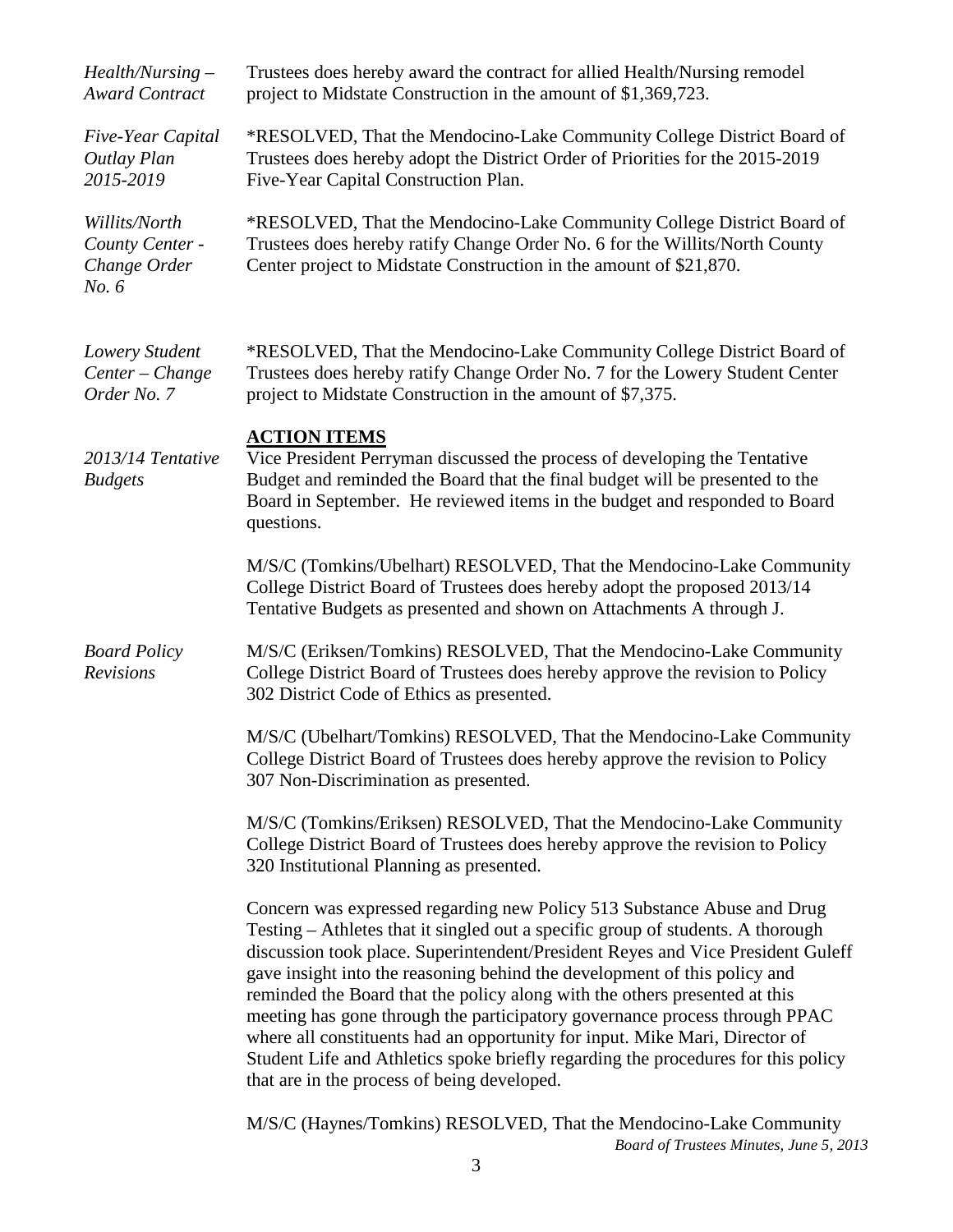|                                                           | College District Board of Trustees does hereby adopt Policy 513 Drug Testing<br>Athletics as presented.<br>Trustee Eriksen voted "no" to Policy 513.                                                                                                                                                                                                                   |
|-----------------------------------------------------------|------------------------------------------------------------------------------------------------------------------------------------------------------------------------------------------------------------------------------------------------------------------------------------------------------------------------------------------------------------------------|
| Equal Employment<br><b>Opportunity Plan</b><br>(EEO)      | Superintendent/President Reyes commented that the District is required by the<br>Chancellor's Office to have an EEO plan. He discussed that some of the items in<br>the plan are items that could potentially be implemented based on data showing<br>that there are issues on campus.                                                                                 |
|                                                           | M/S/C (Ubelhart/Chaniot) RESOLVED, That the Mendocino-Lake Community<br>College District Board of Trustees does hereby adopt the Equal Employment<br>Opportunity Plan for the Mendocino-Lake Community College District as<br>attached which includes BP 706, Equal Employment Opportunity Program, and<br>AP 706.1, Equal Employment Opportunity Complaint Procedure. |
| <b>Board Meeting</b><br><b>Location Change</b>            | M/S/C (Haynes/Ubelhart) RESOLVED, That the Mendocino-Lake Community<br>College District Board of Trustees does hereby change the locations of the<br>August 7 (Ukiah) and the September 11, 2013 (Willits) board meetings.                                                                                                                                             |
| <b>Education</b> and<br><b>Student Services</b><br>Report | <b>INFORMATIONAL REPORTS</b><br>A written report was submitted by Virginia Guleff, Vice President of Education<br>and Student Services.                                                                                                                                                                                                                                |
| Administrative<br><b>Services Report</b>                  | A written report was submitted by Larry Perryman, Vice President of<br>Administrative Services.                                                                                                                                                                                                                                                                        |
| Measure W<br><b>Bond Report</b>                           | A written report was submitted by Larry Perryman, Vice President of<br><b>Administrative Services.</b>                                                                                                                                                                                                                                                                 |
| Mendocino<br>College<br>Foundation, Inc.                  | A written report was submitted by Katie Fairbairn, Executive Director.<br>The Board recognized and thank Katie and her team for the incredible job of the<br>GALA.                                                                                                                                                                                                     |
| Constituents<br>Report                                    | No written reports were submitted. Steve Hixenbaugh reported that he has been<br>working with the Marketing Committee and that the Academic Senate will<br>present an end-of-year report at the next Board meeting.                                                                                                                                                    |
| <b>Health Benefits</b><br>Report                          | A written report on the status of the Health Benefits Fund was submitted as<br>information.                                                                                                                                                                                                                                                                            |
| <b>Trustee Reports</b>                                    | <u>TRUSTEE COMMUNICATION</u><br>A written report was submitted by Trustee Chaniot. Oral reports were given by<br>Trustees Haynes, Ubelhart, Eriksen, Chaniot, Clark, and Tomkins.                                                                                                                                                                                      |
| <b>ADJOURNMENT</b>                                        | M/S/C (Ubelhart/Haynes) RESOLVED, That the Mendocino-Lake Community<br>College District Board of Trustees does hereby adjourn the meeting at 7:24 PM<br>PM.                                                                                                                                                                                                            |